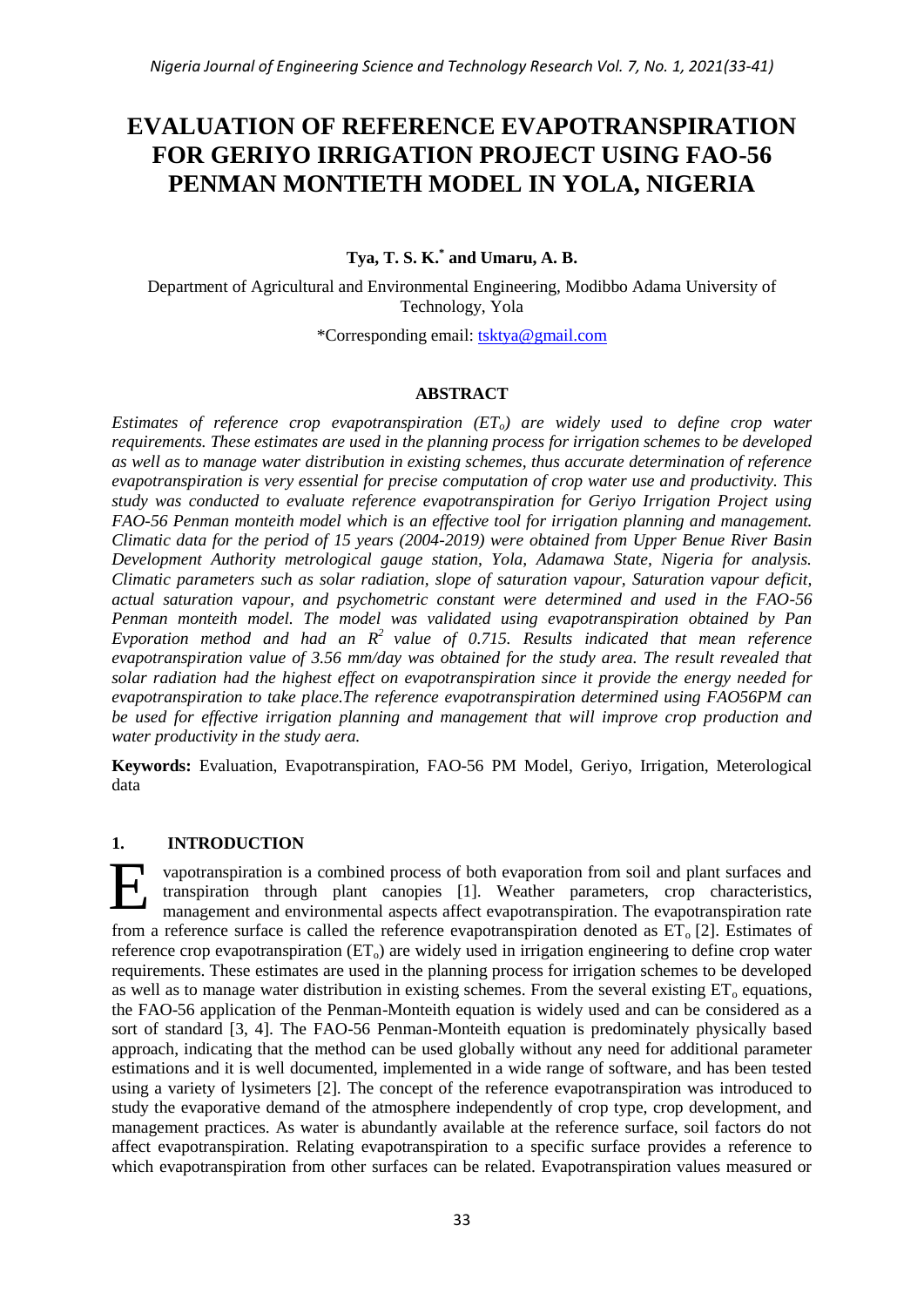calculated at different locations or in different seasons are comparable as they refer to the evapotranspiration from the same reference surface. The only factors affecting  $ET_0$  are climatic parameters. Consequently,  $ET_0$  is a climatic parameter and can be computed from weather data [2, 5].  $ET_0$  expresses the evaporating power of the atmosphere at a specific location and time of the year and does not consider the crop characteristics and soil factors [2]. Many models such as Blanney-Criddle, Priestley-Taylor, Hargreaves, and others are subject to sensitive analyses there by making them to have limited global acceptance. However, a reliable estimation of the reference evapotranspiration  $(ET<sub>o</sub>)$  is of critical importance and required accurate estimates to study the water balance in an area [4]. FAO-56 Penman Monteith Model is standard, reliable and globally accepted for use in computation of reference evapotranspiration which will be used to define crop water requirement. FAO Penman-Monteith method is now recommended as the standard method for the definition and computation of the reference evapotranspiration  $ET_0$  [4, 5]. FAO-56 Penman-Monteith equation is a predominately physically based approach, indicating that the method can be used globally without any need for additional parameter estimations [2]. The FAO-56 Penman-Monteith method was developed by defining the reference crop as a hypothetical crop with an assumed height of 0.12 m, with a surface resistance of 70 s  $m^{-1}$  and an albedo of 0.23, closely resembling the evaporation from an extensive surface of green grass of uniform height, actively growing and adequately watered [6]. The method overcomes the shortcomings of the previous FAO Penman method and provides values that are more consistent with actual crop water use data worldwide. FAO-56 Penman-Monteith method uses standard climatic data that can be easily measured or derived from commonly measured data [7]. All calculation procedures have been standardized according to the available weather data and the time scale of computation [8]. The FAO-56 Penman- method has a strong theoretical basis, including energy balances to model ET<sub>0</sub>. It is based on fundamental physical principles, which guarantee the universal validity of the method. However, it needs four meteorological parameters: air temperature, relative humidity, wind and net radiation, which may not be everywhere available [7, 9]. Thus, the aim of this research work is to determine some climatic parameters of the study area and evaluate the reference crop evapotranspiration  $(ET_0)$  of Geriyo Irrigation Project using FAO-56 Penman Monteith model for effective irrigation and management in the scheme for optimum crop performance that will enhance increase in crop yield and water use productivity.

## **2 DESCRIPTION OF STUDY AREA**

The study area is Lake Geriyo Irrigation project located at the north western part of Jimeta, Yola North local government area of Adamawa state. Lake Geriyo lies between Longitude 12° 00' and 12° 28' E Greenwich and Latitude 9° 16' and 9° 19' N of the equator [10]. It covers an area of 850 ha with 320ha currently under cultivation. The area has two major seasons, the rainy and dry season. The rainy season last from the beginning of May to end of October, and the dry season last from November to the end of April. The driest months are January and February where the average minimum relative humidity is 13%. The wettest months are August and September where rainfall depth reaches up to 25% of the total annual rainfall. The hottest month is April with monthly average temperature of 39.9°c while the coldest months are December and January with minimum average temperature of 16°C [11]. The map of the study area is as shown in Figure 1.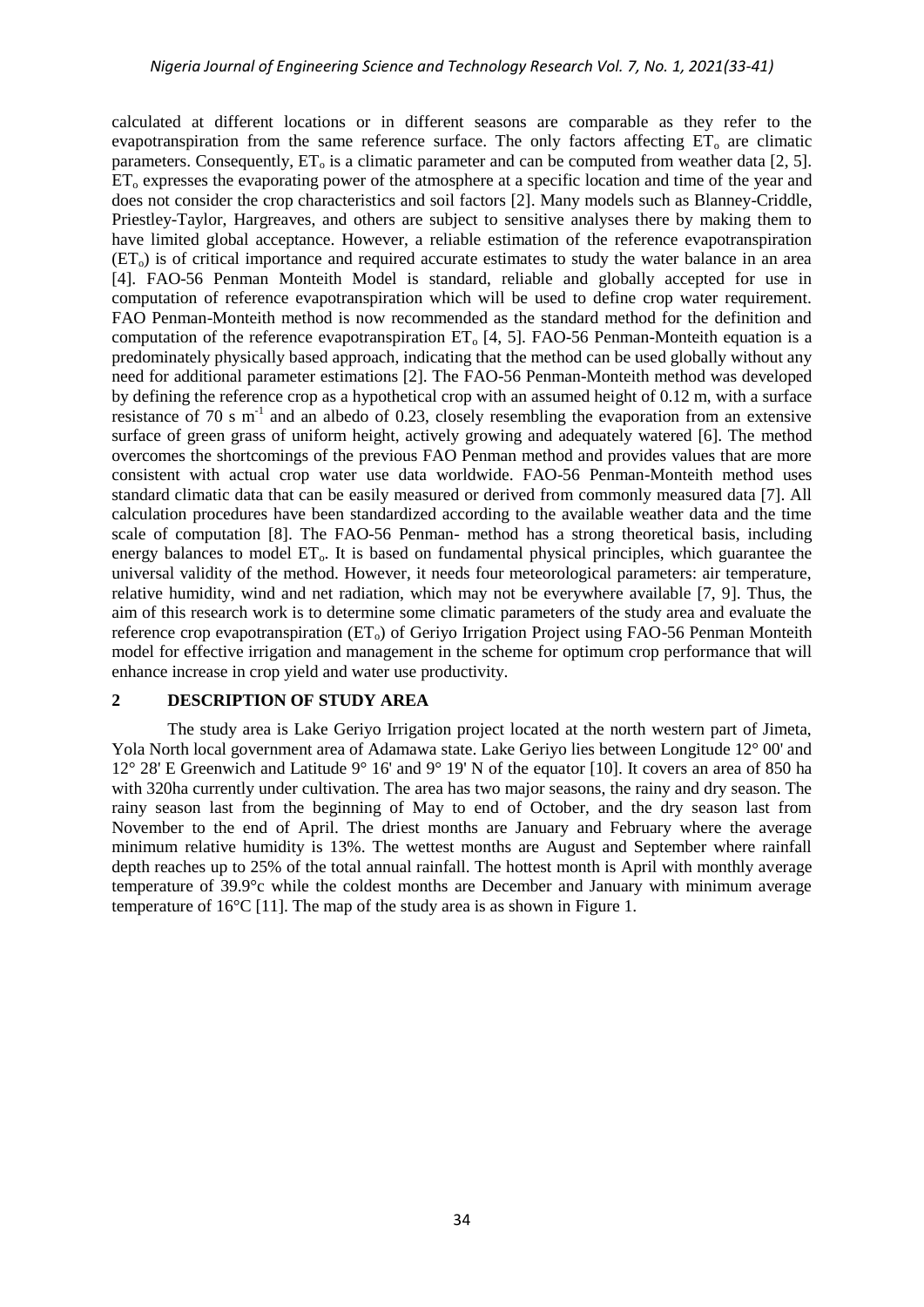

Figure 1. Map of Gerio Irrigation Project

# **3 MATERIALS AND METHOD**

## **3.1 Data collection**

Data for 15 years were collected from Upper Benue River Basin Development Authority Metrological gauge station Yola, Adamawa State, Nigeria. The data included; Temperature, Relative humidity, Rain fall and Wind speed. The data collected were used to determine the required parameters that was used in the FAO-56 PM model.

## **3.2 Determination of climatic parameters**

Climatic parameters used for the work include the following; Net radiation  $(R_n)$ , Saturation vapour as a function of air Temperature (e°(T)), Relative humidity ( $RH_{mean}$ ), Saturation vapour pressure ( $e_s$ ), Actual vapour pressure ( $e_a$ ), Saturation vapour deficit ( $e_s - e_a$ ), Solar radiation ( $R_s$ ) and Wind speed  $(u_2)$ .

## **3.3 Determination of saturation vapour pressure**

As saturation vapour pressure is related to air temperature, it was calculated from the air temperature. The relationship is expressed by [6] as;

$$
e^{\circ}(T) = 0.6108 \exp\left[\frac{17.27T}{T + 237.3}\right]
$$
 (1)

## **3.4 Determination of relative humidity**

 $RH_{mean}$ , was estimated as detailed by [2] as;

$$
e_a = e^{\circ}(T_{mean}) \frac{RH_{mean}}{100}
$$
  
\n
$$
e_s = \left[\frac{e^{\circ}(T_{max}) + e^{\circ}(T_{mean})}{2}\right]
$$
\n(2)

## **3.5 Determination of saturation vapour pressure deficit (es-ea)**

The saturation vapour pressure deficit was calculated using [6]:

$$
\left(\mathbf{e}_{\mathbf{s}}.\mathbf{e}_{\mathbf{a}}\right) = \left[\frac{e^{\circ}(T_{\text{max}}) + e^{\circ}(T_{\text{mean}})}{2}\right] - e^{\circ}(T_{\text{mean}}) \frac{RH_{\text{mean}}}{100} \tag{4}
$$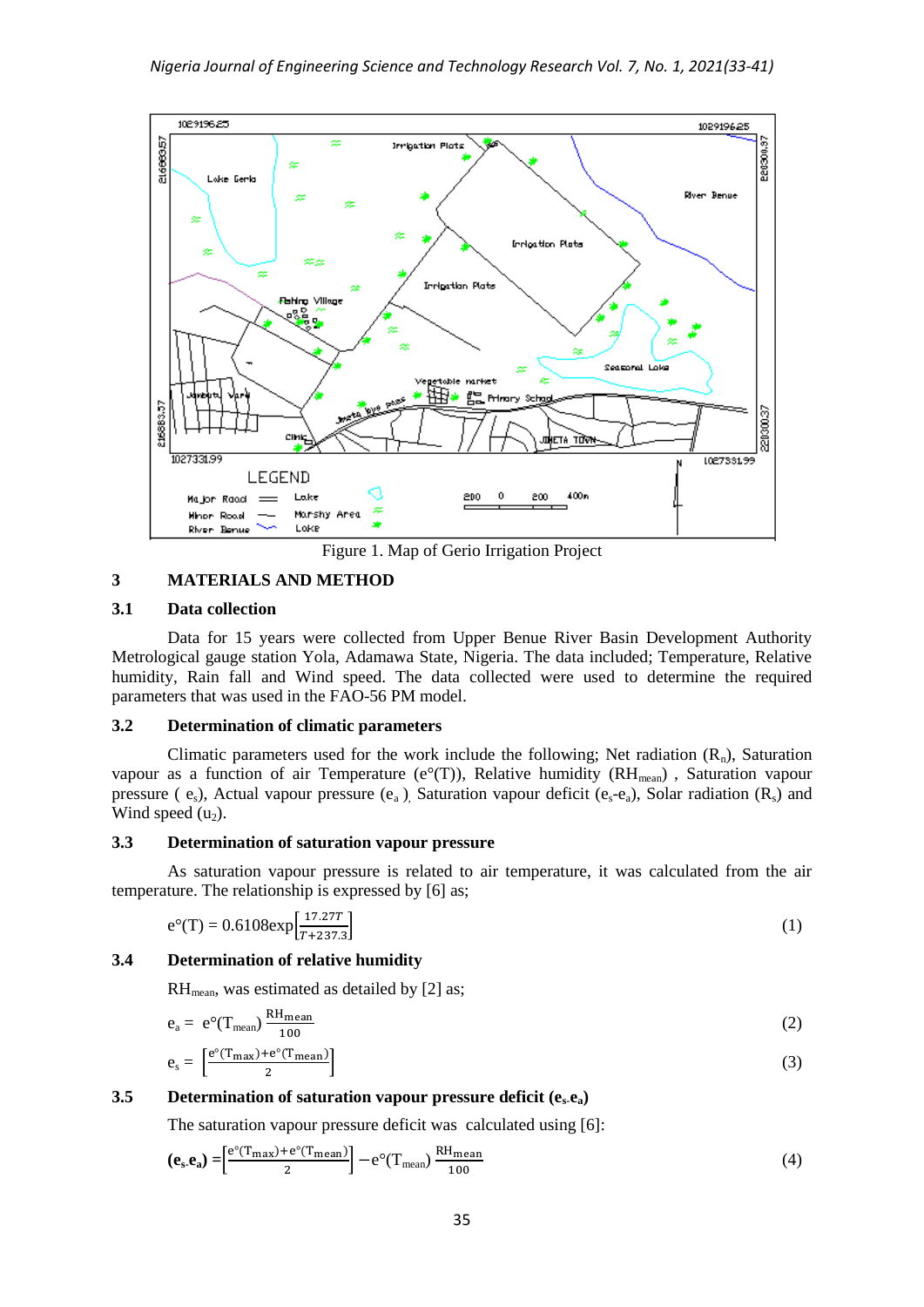#### **3.6 Slope**

Slope of saturation vapour pressure curve  $(\Delta)$  was estimated as detailed by [2] expressed as;

$$
\Delta = \frac{4098 \, e^{\circ}(T)}{(T + 237.3)^2} \tag{5}
$$

Where;  $\Delta$  = slope of saturation vapour pressure curve at air temperature T [ $k_{pa}$ °c], T = average air temperature [°c].Psychrometric constant (ϒ): The psychrometric constant in the Penman and Penman-Monteith (PM) was calculated from [2] expressed as:

$$
Y = \frac{c_P P}{\epsilon \lambda} = 0.664742x10^3 \times p \tag{6}
$$

Where; (Y) = psychrometric constant [KPa/°C], P = mean atmospheric pressure [KPa],  $\lambda$  = latent heat of vaporization, 2.45,  $c_p$  = specific heat at constant pressure,  $1.013\times10^{-3}$  [MJ/kg/°c], £ = ratio molecular weight of water vapour/dry air  $= 0.622$ .

$$
p = 101.3 \left(\frac{293 - 0.0065z}{293}\right)^{5.26} \tag{7}
$$

where;  $z =$  elevation above sea level,  $z = 180$ m for Adamawa state.

#### **3.7 Determination of solar radiation (Rs)**

Solar radiation,  $(R_s)$  was calculated with the Angstrom formula, which relates solar radiation to extra-terrestrial radiation and relative sunshine duration [2]:

$$
R_s = a_s + b_s \left[ \begin{array}{cc} R_a & - \end{array} \right] \tag{8}
$$

$$
R_a = \frac{24(60)}{3.142} G_{sc} \times Dr[Ws \times sinQsinU + cosQcosU \times sinWs]
$$
 (9)

where;  $G_{sc}$  = solar constant = 0.0820MJ/m<sup>2</sup>/min

$$
Dr = 1 + 0.033 \cos \left[\frac{2 \times 3.142}{365} \times J\right]
$$
 (10)

 $Dr =$  inverse relative distance Earth to Sun

$$
U = 0.409 \times \sin\left[\frac{2 \times 3.142}{365} \times J - 1.39\right]
$$
 (11)

U = Solar inclination angle, J = number of days in a year = 8035.5 for 22years including leap year,  $Q =$  latitude of the area [rad].

$$
Ws = \frac{3.142}{2} - \arctan\left[\frac{-\tan Q \times \tan U}{0.00001}\right]
$$
\n(12)

Where;  $Ws =$  Sunset angle.

$$
N = \frac{24}{3.142} Ws
$$
 (13)

 $N =$  number of day light hours

## **3.8 Determination of net radiation (Rn)**

Net radiation  $(R_n)$  was determined by subtracting the net incoming short-wave radiation  $(R_{ns})$ from the net outgoing long wave radiation  $(R_n)$  [12] expressed as:

$$
R_n = R_{ns} - R_{nl} \tag{14}
$$

$$
R_{ns} = (1 - \alpha)R_s \tag{15}
$$

$$
R_{nl} = \frac{\sum_{i=1}^{n} \left[\frac{T_{max,K}^4 + T_{min,K}^4}{2}\right] (0.34 - 0.14\sqrt{e_a})(1.35\frac{R_s}{R_{so}} - 0.35) \tag{16}
$$

$$
R_{so} = (0.75 + 2 \times 10^{-5} \text{ Z})R_a \tag{17}
$$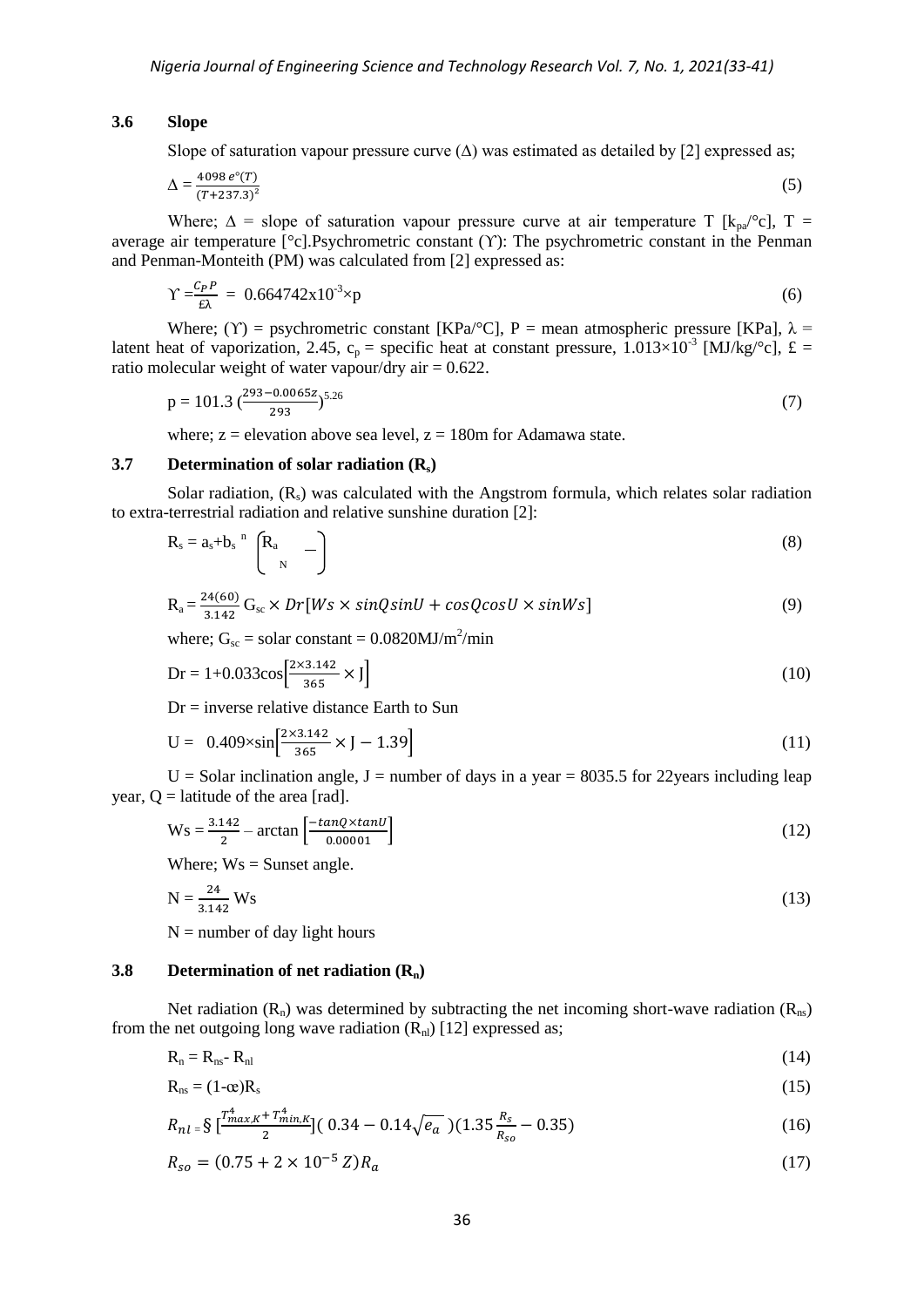Where;  $R_s$  = The incoming solar radiation, [MJ/m<sup>2</sup>/day],  $\mathbf{r}$  = Albedo or canopy reflection coefficient, which is 0.23 for the hypothetical, grass reference crop, dimensionless,  $R_{ns}$  = Net solar or short-wave radiation [MJ/m<sup>2</sup>/day],  $R_{nl}$  = Net outgoing long wave radiation [MJ/m<sup>2</sup>/day], § = Stefan-Boltzman constant  $[4.903\times10^{-9} \text{ MJ/k}^4/\text{m}^2/\text{day}]$ ,  $R_{so}$  = Clear sky radiation  $[\text{MJ/m}^2/\text{day}]$ , Z = Elevation above sea level,  $e_a$  = Actual air vapour pressure [kpa],  $T^4$ <sub>max,k</sub> = Daily maximum absolute temperature [ $\mathrm{e}^{\mathrm{c}}$ k],  $T_{\min,k}^4$  = Daily absolute minimum temperature [ $\mathrm{e}^{\mathrm{c}}$ k].

$$
G_{\text{monthi}} = 0.07[T_{\text{monthi+1}} - T_{\text{thimoni-1}}]
$$
\n(18)

Where;  $G_{\text{monthi}} = \text{mean air temperature}, T_{\text{monthi+1}} = \text{mean air temperature of next month} =$ 37.26 $^{\circ}$ c, T<sub>thimoni-1</sub> = mean air temperature of previous month = 20.65 $^{\circ}$ c.

#### **3.9 Determination of evapotranspiration using Pan Evaporation Model**

The pricipal weather parameters which includes; maximum and minimum air temperature, air humidity, wind speed, and solar Radiation were determined and using Equation (19) in line with [13] was used to calculate the evapotranspiration of the study area:

$$
ET_o = K_p \times E_{pan}
$$
 (19)

Where ETo is the reference evapotranspiration ( $mm/day$ ),  $K_p$  is pan coefficient, and  $E_{pan}$  is the pan evaporation (mm/day).

## **3.10 Determination of Evapotranspiration using FAO56 Penman Montieth Model**

The calculated climatic parameters determined were used in the FAO-56 Penman Montieth model to estimate the reference evapotranspiration in line with [14] as;

$$
T_o = 0.408\Delta(R_n - G) + \Upsilon \frac{900}{T + 273} u_2 (e_s - e_a)
$$
  

$$
\Delta + \Upsilon (1 + 0.34 u_2)
$$
 (20)

Where;  $ET_0$  = reference evapotranspiration[mm/day],  $R_n$  = net radiation at the crop surface [MJ/m<sup>2</sup>/day], G=soil heat flux density [MJ/m<sup>2</sup>/day], T=average temperature [°C], u<sub>2</sub> = wind speed at 2 m height  $[m/s]$ , e<sub>s</sub>=saturation vapour pressure [KPa], e<sub>a</sub>=actual vapour pressure [KPa], (e<sub>s-</sub> ea)=saturation vapour pressure deficit [KPa], ∆=slope vapour pressure curve [KPa/°C], ϒ=psychrometric constant [KPa/°C].

## **4 RESULTS AND DISCUSSION**

## **4.1 Model validation**

The evapotranspiration values calculated by the FAO-56 Penman Montieth model for Gerio Irrigation Project was compared with the pan evaporation evapotranspiration values. The results are presented in Figure 2. The figure shows that the  $ET_0$  values calculated by the FAO-56 PM model are in the range of those obtained by pan evaporation for the 15 year data obtained for the study. The relationship between  $ET_0$  estimated from the FAO-56 PM model and  $ET_0$  observed from the pan is linear with  $R^2$  value of 0.715 which revealed that there was correlation between the evapotranspitration obtained from the FAO-56 PM model and corresponding values observed using pan evapotration.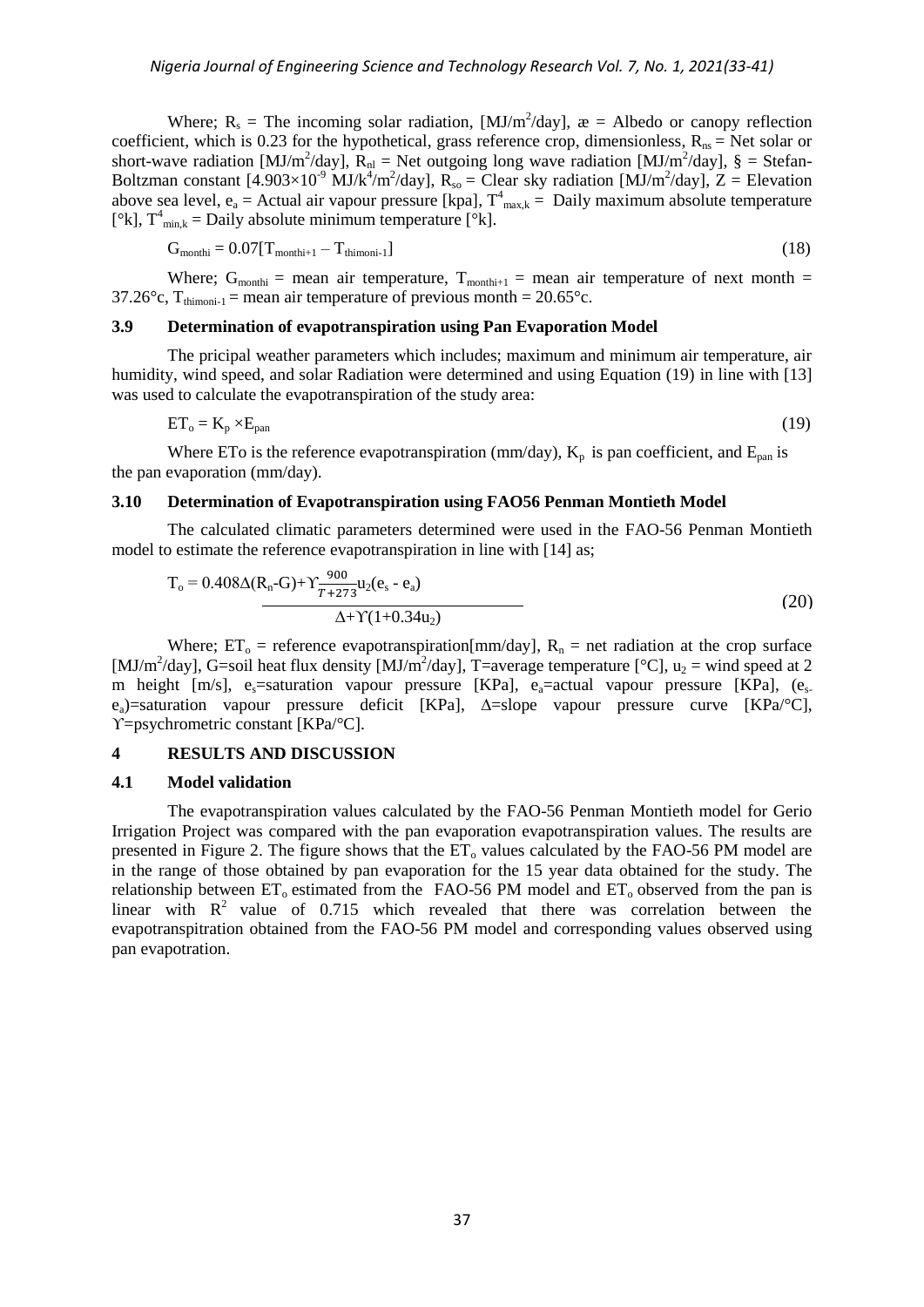

Figure 2. Relationship between FAO-56 PM and Pan Evapotration Model

# **3.2 Reference evapotranspiration**

Table 1 shows the reference evapotranspiration and other parameters for the study area. The result indicates that evapotranspiration varied through out the year. It was observed that evapotranspiration was high during dry season especialy between the months of December to April and the highest mean evapotranspiration value of 4.40 and 4.70 mm/day was observed in March for the FAO-56 PM and Pan evaporation models, respectively. During the rainy season between the months of May to November, low values of evapotranspiration were recorded with the lowest mean evapotranspiration value of 2.95 mm/day attained in the month of September and 2.8 mm/day recorded in the month of August for FAO-56 PM and Pan Evaporation models, respectively. The result revealed that the over roll mean reference evapotranspiration value of 3.56 mm/day was obtained for the study area which is lower than the value of 3.86 mm/day recorded by pan evaporation. It was observed that evapotranspiration demand is high in hot dry conditions due to the dryness of the air and the amount of energy available as direct solar radiation with latent heat of vaporization. Under these circumstances, much water vapour was stored in the air while wind aid in the transport of water allowing more water vapour to be taken up. On the other hand, under humid weather conditions during the rainy season when the relative humidity of the air is high with low solar radiation due to the presence of clouds cause the evapotranspiration to be lower as observed in the month of September and presented in Figure 3.

|                        | Jan   | Feb   | Mar   | Apr   | May   | Jun   | Jul   | Agus | Sep   | Oct   | <b>Nov</b> | Dec   | Mean  |
|------------------------|-------|-------|-------|-------|-------|-------|-------|------|-------|-------|------------|-------|-------|
|                        |       |       |       |       |       |       |       |      |       |       |            |       |       |
| <b>FAO-56 PM</b>       |       |       |       |       |       |       |       |      |       |       |            |       |       |
| $ET_0$ (mm/day)        | 4.00  | 4.20  | 4.40  | 3.50  | 3.36  | 3.20  | 3.25  | 3.10 | 2.95  | 3.22  | 3.47       | 3.73  | 3.56  |
| Pan E                  |       |       |       |       |       |       |       |      |       |       |            |       |       |
| $ET_0$ (mm/day)        | 4.50  | 4.30  | 4.70  | 4.10  | 3.70  | 3.20  | 3.00  | 2.80 | 3.50  | 3.80  | 4.00       | 4.20  | 3.82  |
| Tmax<br>mean.          | 28.5  | 31.2  | 38.7  | 36.7. | 34.2  | 30.7  | 28.7  | 25.9 | 29.3  | 28.7  | 30.7       | 25.7  | 30.75 |
| Temp. $(^{\circ}C)$    |       |       |       |       |       |       |       |      |       |       |            |       |       |
| Tmin.<br>mean          | 15.3  | 22.4  | 22.8  | 25.4  | 23.4  | 20.5  | 15.7  | 18.5 | 13.4  | 15.7  | 16.8       | 20.1  | 19.17 |
| Temp. $(^{\circ}C)$    |       |       |       |       |       |       |       |      |       |       |            |       |       |
| $RH.$ (%)              | 61    | 60    | 53    | 45    | 47    | 52    | 70    | 73   | 70    | 65    | 63         | 62    | 55.25 |
| WindSpeed              | 2.63  | 2.75  | 3.72  | 3.45  | 2.32  | 2.31  | 2.22  | 2.25 | 2.30  | 2.62  | 2.74       | 2.52  | 2.65  |
| (m/s)                  |       |       |       |       |       |       |       |      |       |       |            |       |       |
| $Rn(MJm^{-2}day^{-1})$ | 15.22 | 15.71 | 16.32 | 16.02 | 16.22 | 16.20 | 10.72 | 8.73 | 10.70 | 10.53 | 12.88      | 13.02 | 13.54 |

Table 1. Mean Climatic Parameters and Evapotranspirations for Gerio Irrigation Project

Table 1 also reveals that both the maximum and minimum temperatures varied throughout the years. It was observed that highest maximum mean temperatures of  $38.7^{\circ}$ C was recorded in March during the dry season while the lowest mean minimum temperature of  $13.4^{\circ}$ C was obtained in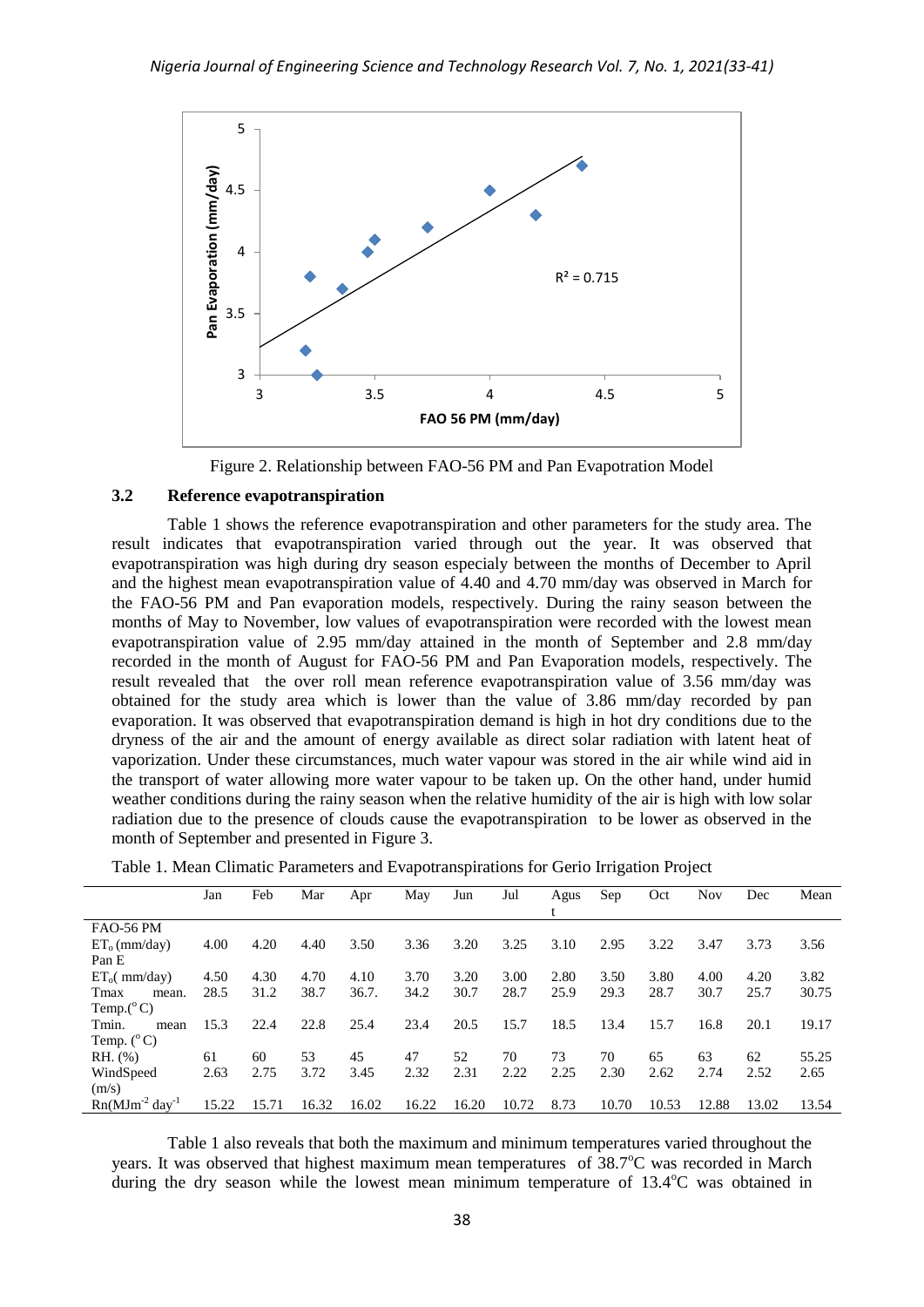September during the raining seasons. The same trend was observed for relative humidity, wind speed and solar radiation which had mean values of 55.25%, 2.65 m/s and 13.54 MJ/m<sup>2</sup>/day, respectively. Figure 4, present the relations between the mean temperatures and months in the year for the study area. Higher temperatures were observed during the dry season compared to raining season. In addition, Figure 5 shows the relations of reference evapotranspirations, wind speed, relative humidity and solar radiations verses the months in the year. It was observed that all the parameters varied throuhout the months of the year. The figure revealed that wind speed had relatively small effect on evapotranspiration followed by relative humidity. However, solar radiation was observed to be high during dry season, but low during rainy season which had mean value of  $13.54 \text{ MJ/m}^2/\text{day}$  and mean reference evapotranspiration of 3.56 mm/day for the study area which is in line with [5, 15]. This implies that the rate of evapotranspiration is directly related to the solar radiation. This is because for evapotranspiration to take place, energy is required to change the state of the molecules of water from liquid to vapour. This energy is provided by solar radiation. From the study, it was observed that solar radiation and temperature are the most important factors affecting evapotranspiration. The results of the analyses comparing FAO-56 PM model  $ET_0$  estimate with pan evaporation demonstrated that the model could be used well in estimating daily  $ET_0$  from meteorological data. The model gives accurate estimates based on a daily basis which can lead to improved accuracy in evapotranspiration estimation. The model performance was more accurate based on daily calibration between ET<sub>o</sub> estimated from the FAO-56 PM model versus  $ET_0$  obtained from the evaporation pan. Thus, the FAO Penman Montieth model could be a useful tool for calculating reference evapotranspiration, which is reguired for accurate determination of irrigation water requirements.



Figure 3. Reference Evapotranspirations verses Months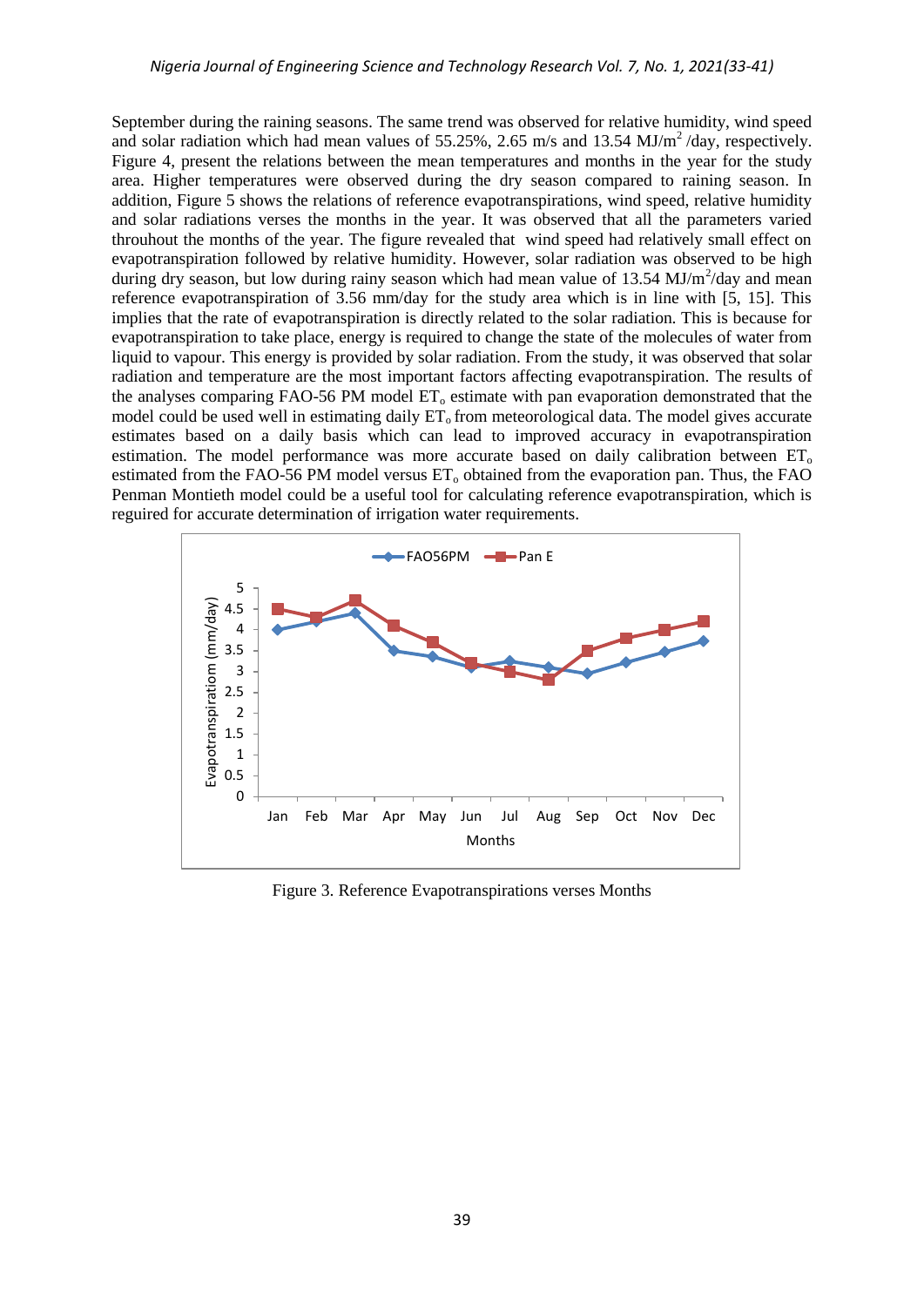

Figure 4. Relations Mean Temperature verses Months



Figure 5. Relations of Evapotranspirations, Wind speed, Relative humidity and Solar radiation verses Months in the year

## **4 CONCLUSIONS**

The climatic parameters of the study area were determined and used in the FAO-56 Penman-Monteith model to evaluate the reference evapotranspiration for Geriyo irrigation project. Estimated reference evapotranspiration using FAO-56 Penman Montieth model was compared with pan evaporation model values for validation. Comparing FAO-56 PM model  $ET_0$  estimate with Pan Evaporation  $ET_0$  demonstrated that the model could be used well in estimating daily  $ET_0$  from meteorological data. Reference evapotranspiration value of 3.56 mm/day was obtained for the study area which can be used as a tool for effective irrigation planning and management in the scheme. Lower values of reference evapotranspirations were observed during rainy season due to the high relative humidity and low solar radiation, while higher values of evapotranspirations were recoded during the dry season as a result of hot dry air and high solar radiation. Among all the climatic parameters, solar radiation had the highest effect on reference evapotranspiration in the study area.